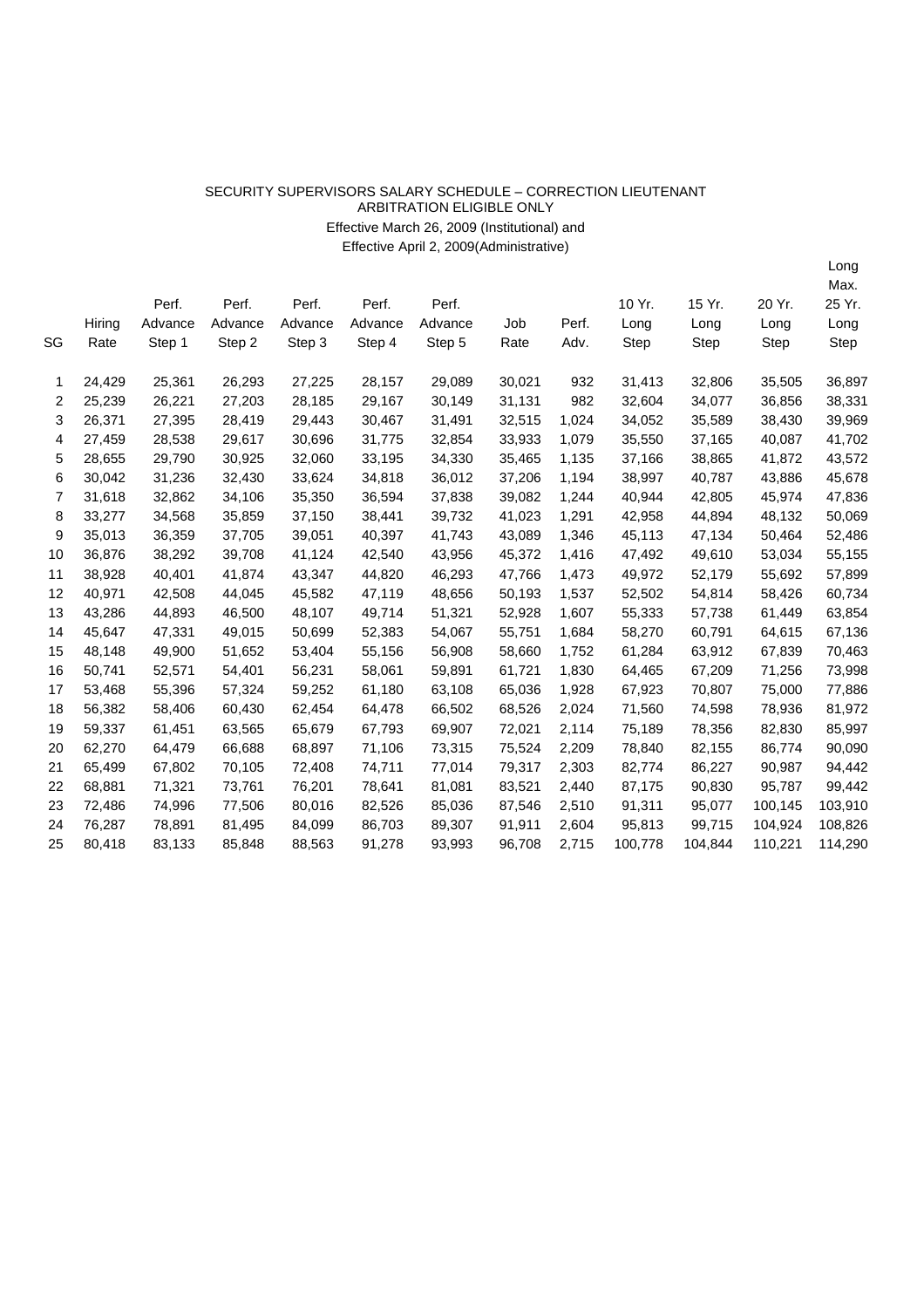## SECURITY SUPERVISORS SALARY SCHEDULE –CORRECTION LIEUTENANT ARBITRATION ELIGIBLE ONLY Effective March 25, 2010 (Institutional) and

Effective April 1, 2010 (Administrative)

|    |        |         |         |         |         |         |         |       |         |         |             | Max.    |
|----|--------|---------|---------|---------|---------|---------|---------|-------|---------|---------|-------------|---------|
|    |        | Perf.   | Perf.   | Perf.   | Perf.   | Perf.   |         |       | 10 Yr.  | 15 Yr.  | 20 Yr.      | 25 Yr.  |
|    | Hiring | Advance | Advance | Advance | Advance | Advance | Job     | Perf. | Long    | Long    | Long        | Long    |
| SG | Rate   | Step 1  | Step 2  | Step 3  | Step 4  | Step 5  | Rate    | Adv.  | Step    | Step    | <b>Step</b> | Step    |
| 1  | 25,406 | 26,375  | 27,344  | 28,313  | 29,282  | 30,251  | 31,220  | 969   | 32,668  | 34,116  | 36,923      | 38,371  |
| 2  | 26,249 | 27,270  | 28,291  | 29,312  | 30,333  | 31,354  | 32,375  | 1,021 | 33,907  | 35,439  | 38,329      | 39,863  |
| 3  | 27,426 | 28,491  | 29,556  | 30,621  | 31,686  | 32,751  | 33,816  | 1,065 | 35,414  | 37,013  | 39,968      | 41,568  |
| 4  | 28,557 | 29,679  | 30,801  | 31,923  | 33,045  | 34,167  | 35,289  | 1,122 | 36,971  | 38,650  | 41,689      | 43,369  |
| 5  | 29,801 | 30,982  | 32,163  | 33,344  | 34,525  | 35,706  | 36,887  | 1,181 | 38,656  | 40,423  | 43,550      | 45,318  |
| 6  | 31,244 | 32,486  | 33,728  | 34,970  | 36,212  | 37,454  | 38,696  | 1,242 | 40,559  | 42,420  | 45,643      | 47,507  |
| 7  | 32,883 | 34,177  | 35,471  | 36,765  | 38,059  | 39,353  | 40,647  | 1,294 | 42,583  | 44,519  | 47,815      | 49,751  |
| 8  | 34,608 | 35,951  | 37,294  | 38,637  | 39,980  | 41,323  | 42,666  | 1,343 | 44,678  | 46,692  | 50,059      | 52,074  |
| 9  | 36,414 | 37,814  | 39,214  | 40,614  | 42,014  | 43,414  | 44,814  | 1,400 | 46,919  | 49,021  | 52,484      | 54,587  |
| 10 | 38,351 | 39,824  | 41,297  | 42,770  | 44,243  | 45,716  | 47,189  | 1,473 | 49,394  | 51,597  | 55,157      | 57,363  |
| 11 | 40,485 | 42,017  | 43,549  | 45,081  | 46,613  | 48,145  | 49,677  | 1,532 | 51,971  | 54,267  | 57,920      | 60,215  |
| 12 | 42,610 | 44,209  | 45,808  | 47,407  | 49,006  | 50,605  | 52,204  | 1,599 | 54,605  | 57,010  | 60,766      | 63,167  |
| 13 | 45,017 | 46,688  | 48,359  | 50,030  | 51,701  | 53,372  | 55,043  | 1,671 | 57,544  | 60,045  | 63,905      | 66,406  |
| 14 | 47,473 | 49,224  | 50,975  | 52,726  | 54,477  | 56,228  | 57,979  | 1,751 | 60,599  | 63,221  | 67,198      | 69,819  |
| 15 | 50,074 | 51,896  | 53,718  | 55,540  | 57,362  | 59,184  | 61,006  | 1,822 | 63,735  | 66,468  | 70,552      | 73,281  |
| 16 | 52,771 | 54,674  | 56,577  | 58,480  | 60,383  | 62,286  | 64,189  | 1,903 | 67,043  | 69,897  | 74,105      | 76,957  |
| 17 | 55,607 | 57,612  | 59,617  | 61,622  | 63,627  | 65,632  | 67,637  | 2,005 | 70,639  | 73,639  | 78,000      | 81,001  |
| 18 | 58,637 | 60,742  | 62,847  | 64,952  | 67,057  | 69,162  | 71,267  | 2,105 | 74,422  | 77,582  | 82,093      | 85,251  |
| 19 | 61,710 | 63,909  | 66,108  | 68,307  | 70,506  | 72,705  | 74,904  | 2,199 | 78,199  | 81,492  | 86,145      | 89,439  |
| 20 | 64,761 | 67,058  | 69,355  | 71,652  | 73,949  | 76,246  | 78,543  | 2,297 | 81,992  | 85,439  | 90,243      | 93,692  |
| 21 | 68,119 | 70,514  | 72,909  | 75,304  | 77,699  | 80,094  | 82,489  | 2,395 | 86,084  | 89,675  | 94,626      | 98,219  |
| 22 | 71,636 | 74,174  | 76,712  | 79,250  | 81,788  | 84,326  | 86,864  | 2,538 | 90,664  | 94,465  | 99,621      | 103,422 |
| 23 | 75,385 | 77,996  | 80,607  | 83,218  | 85,829  | 88,440  | 91,051  | 2,611 | 94,967  | 98,883  | 104,154     | 108,070 |
| 24 | 79,338 | 82,046  | 84,754  | 87,462  | 90,170  | 92,878  | 95,586  | 2,708 | 99,644  | 103,702 | 109,120     | 113,178 |
| 25 | 83,635 | 86,459  | 89,283  | 92,107  | 94,931  | 97,755  | 100,579 | 2,824 | 104,812 | 109,040 | 114,633     | 118,864 |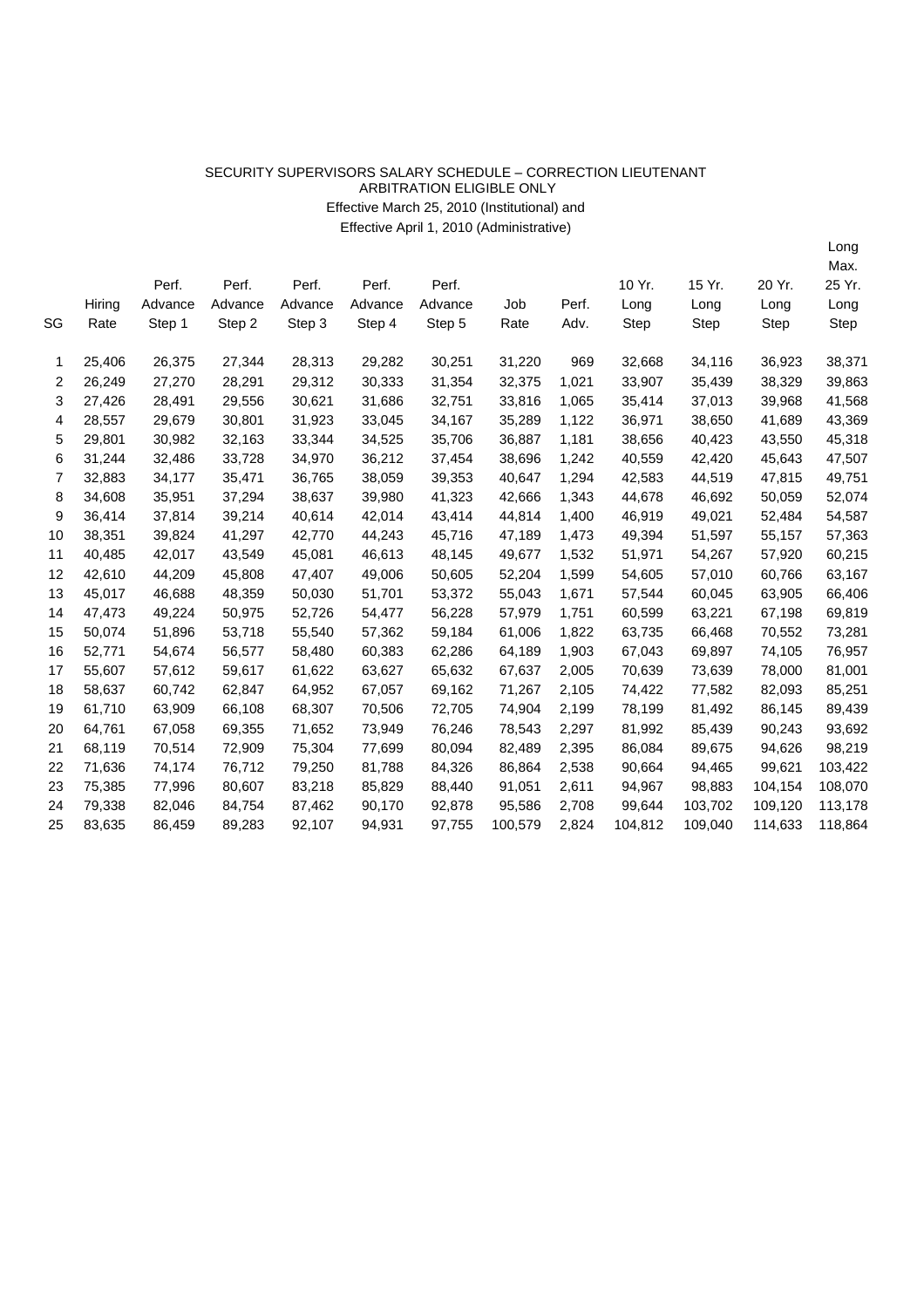## SECURITY SUPERVISORS SALARY SCHEDULE - CORRECTION LIEUTENANT ARBITRATION ELIGIBLE ONLY Effective April 3, 2014 (Institutional) and Effective March 27, 2014 (Administrative)

|    |        |         |         |         |         |         |         |       |         |         |         | Max.    |
|----|--------|---------|---------|---------|---------|---------|---------|-------|---------|---------|---------|---------|
|    |        | Perf.   | Perf.   | Perf.   | Perf.   | Perf.   |         |       | 10 Yr.  | 15 Yr.  | 20 Yr.  | 25 Yr.  |
|    | Hiring | Advance | Advance | Advance | Advance | Advance | Job     | Perf. | Long    | Long    | Long    | Long    |
| SG | Rate   | Step 1  | Step 2  | Step 3  | Step 4  | Step 5  | Rate    | Adv.  | Step    | Step    | Step    | Step    |
|    |        |         |         |         |         |         |         |       |         |         |         |         |
| 1  | 25,914 | 26,902  | 27,890  | 28,878  | 29,866  | 30,854  | 31,842  | 988   | 33,319  | 34,796  | 37,659  | 39,136  |
| 2  | 26,774 | 27,816  | 28,858  | 29,900  | 30,942  | 31,984  | 33,026  | 1,042 | 34,589  | 36,151  | 39,099  | 40,664  |
| 3  | 27,975 | 29,061  | 30,147  | 31,233  | 32,319  | 33,405  | 34,491  | 1,086 | 36,121  | 37,752  | 40,766  | 42,398  |
| 4  | 29,128 | 30,273  | 31,418  | 32,563  | 33,708  | 34,853  | 35,998  | 1,145 | 37,714  | 39,426  | 42,526  | 44,240  |
| 5  | 30,397 | 31,602  | 32,807  | 34,012  | 35,217  | 36,422  | 37,627  | 1,205 | 39,431  | 41,234  | 44,423  | 46,227  |
| 6  | 31,869 | 33,136  | 34,403  | 35,670  | 36,937  | 38,204  | 39,471  | 1,267 | 41,371  | 43,269  | 46,557  | 48,458  |
| 7  | 33,541 | 34,861  | 36,181  | 37,501  | 38,821  | 40,141  | 41,461  | 1,320 | 43,436  | 45,410  | 48,772  | 50,747  |
| 8  | 35,300 | 36,670  | 38,040  | 39,410  | 40,780  | 42,150  | 43,520  | 1,370 | 45,572  | 47,627  | 51,061  | 53,116  |
| 9  | 37,142 | 38,570  | 39,998  | 41,426  | 42,854  | 44,282  | 45,710  | 1,428 | 47,857  | 50,001  | 53,533  | 55,678  |
| 10 | 39,118 | 40,621  | 42,124  | 43,627  | 45,130  | 46,633  | 48,136  | 1,503 | 50,385  | 52,632  | 56,263  | 58,513  |
| 11 | 41,295 | 42,858  | 44,421  | 45,984  | 47,547  | 49,110  | 50,673  | 1,563 | 53,013  | 55,355  | 59,081  | 61,422  |
| 12 | 43,462 | 45,093  | 46,724  | 48,355  | 49,986  | 51,617  | 53,248  | 1,631 | 55,697  | 58,150  | 61,981  | 64,430  |
| 13 | 45,917 | 47,622  | 49,327  | 51,032  | 52,737  | 54,442  | 56,147  | 1,705 | 58,698  | 61,249  | 65,186  | 67,737  |
| 14 | 48,422 | 50,208  | 51,994  | 53,780  | 55,566  | 57,352  | 59,138  | 1,786 | 61,810  | 64,485  | 68,541  | 71,215  |
| 15 | 51,075 | 52,934  | 54,793  | 56,652  | 58,511  | 60,370  | 62,229  | 1,859 | 65,013  | 67,800  | 71,966  | 74,750  |
| 16 | 53,826 | 55,767  | 57,708  | 59,649  | 61,590  | 63,531  | 65,472  | 1,941 | 68,383  | 71,294  | 75,586  | 78,495  |
| 17 | 56,719 | 58,764  | 60,809  | 62,854  | 64,899  | 66,944  | 68,989  | 2,045 | 72,051  | 75,111  | 79,559  | 82,620  |
| 18 | 59,810 | 61,957  | 64,104  | 66,251  | 68,398  | 70,545  | 72,692  | 2,147 | 75,910  | 79,133  | 83,735  | 86,956  |
| 19 | 62,944 | 65,187  | 67,430  | 69,673  | 71,916  | 74,159  | 76,402  | 2,243 | 79,763  | 83,122  | 87,868  | 91,228  |
| 20 | 66,056 | 68,399  | 70,742  | 73,085  | 75,428  | 77,771  | 80,114  | 2,343 | 83,632  | 87,148  | 92,048  | 95,566  |
| 21 | 69,481 | 71,924  | 74,367  | 76,810  | 79,253  | 81,696  | 84,139  | 2,443 | 87,806  | 91,469  | 96,519  | 100,184 |
| 22 | 73,069 | 75,658  | 78,247  | 80,836  | 83,425  | 86,014  | 88,603  | 2,589 | 92,479  | 96,356  | 101,615 | 105,492 |
| 23 | 76,893 | 79,556  | 82,219  | 84,882  | 87,545  | 90,208  | 92,871  | 2,663 | 96,865  | 100,860 | 106,236 | 110,230 |
| 24 | 80,925 | 83,687  | 86,449  | 89,211  | 91,973  | 94,735  | 97,497  | 2,762 | 101,636 | 105,775 | 111,302 | 115,441 |
| 25 | 85,308 | 88,189  | 91,070  | 93,951  | 96,832  | 99,713  | 102,594 | 2,881 | 106,912 | 111,224 | 116,929 | 121,245 |
|    |        |         |         |         |         |         |         |       |         |         |         |         |